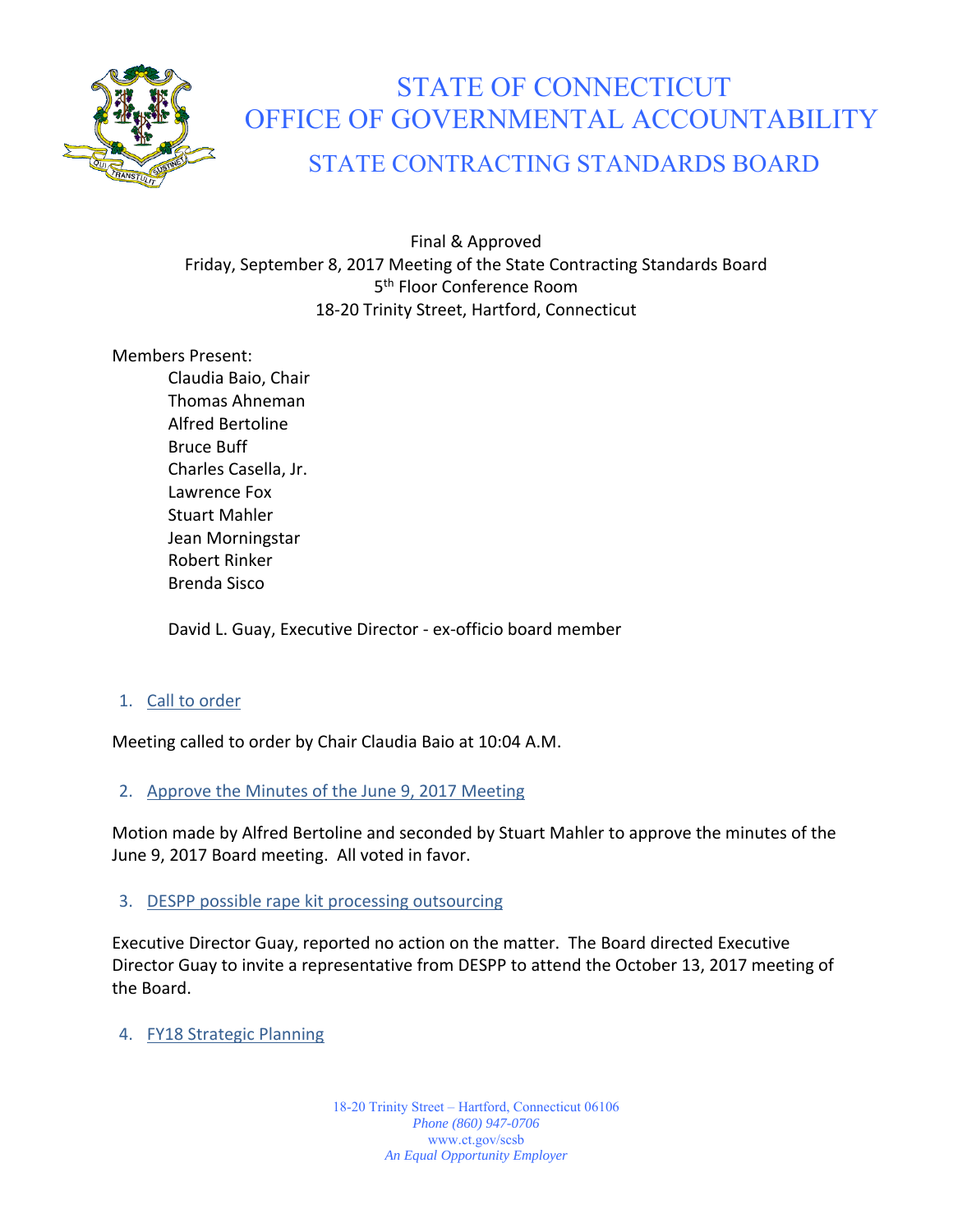Chair Baio asked Executive Director Guay to introduce the draft strategic plan for fiscal year 2018.

#### *FY 18 SCSB Strategic Plan Draft*

*Mission will be to focus on cost savings and education through:* 

## Legislation

FY 18 Plan

- Review Work Group Legislation
- Advocate for Board staff

### Data Analysis

#### Current Members:

Alfred Bertoline, Chair Bruce Buff Donna Karnes David Guay ‐ ex‐officio

#### FY18 Plan

- Goal To promote more competitive bidding
- Perform data analytics to determine trends, unusual items, and other cause for further analysis :
- Summarize findings and recommend further analysis, research and actions to be taken to the Standards Board
- Develop and adopt a standard annual data analysis and report
- Identify sole source contracts and the reasons for it. Create a guide for sole sourcing that may be developed into regulations promulgated by the Board.
- Make cost savings recommendations to Agencies

## Audits

Current Members:

Thomas Ahneman Alfred Bertoline Stuart Mahler Robert Rinker Jean Morningstar David Guay ‐ ex‐officio

#### FY18 Plan

- Goal Continued implementation of audit program.
- Complete FY17 Audits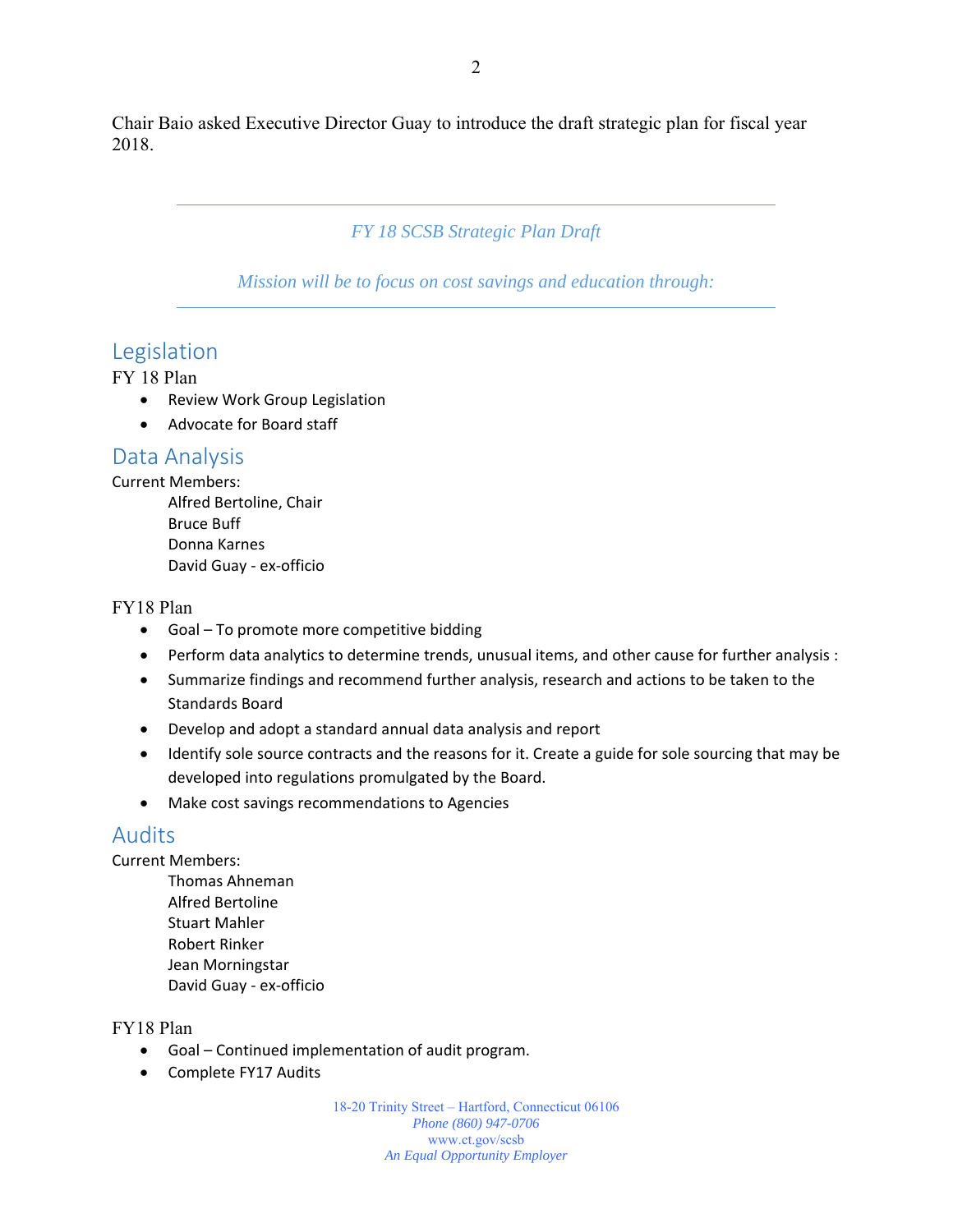- Preparation of a comprehensive audit plan that meets our mandate of audits of every agency every 3 years with smart employment of our limited resources
- Based upon audit information recommend how to achieve cost savings
- Strengthen relationship with the Auditors of Public Accounts

## Privatization Contracts Committee (standing committee)

#### Current Members:

Claudia Baio, Chair Thomas Ahneman Charles Casella Lawrence Fox Brenda Sisco

FY18 Plan

- Goal Make recommendations to the Board for action
- Facilitate compliance with Sec. 4e-16
	- o Craft compliance communications
- Conclude the Bridge Safety Inspection review
- Choose next contract to review

# Contested Solicitations and Awards Subcommittee (Standing

## Committee)

Current Members:

Robert Rinker, Chair Stuart Mahler Vacancy

FY17 Plan

- Goal Timely processing of contests and report area for the Board to address.
- Report back to the Board deficiencies identified in the solicitations, evaluations and awarding of contracts.
- Demonstrate how error free procurement produces cost savings.

Motion made by Alfred Bertoline and seconded by Thomas Ahneman to approve the FY18 Strategic Plan. All voted in favor.

#### 5. Report from Privatization Contract Committee

Privatization Contract Committee (PCC) Chair Baio reported that members have in their material a draft letter that is the result of an action plan the PCC implemented at the last meeting. Chair Baio explained the content of the letter. The PCC wanted to express agreement with the Business Plan, first year portion proposed by the Department of Transportation (DOT).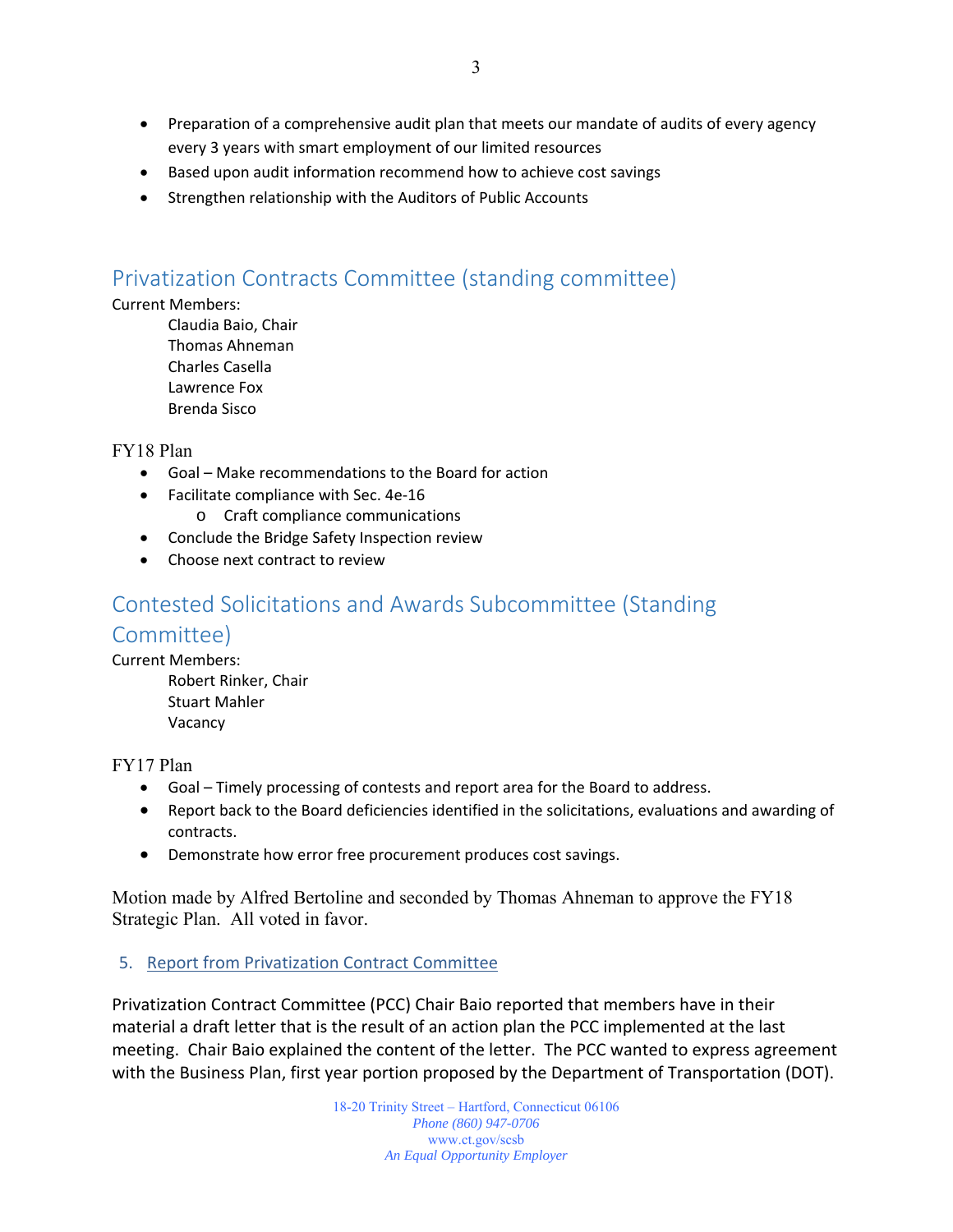The PCC was leaning toward approval of the full business plan but could not do it without some additional information from the DOT.

Members discussed and amended the letter.

Motion made by Lawrence Fox and seconded by Alfred Bertoline to approve the letter. All voted in favor.

#### 6. Report of the Contested Solicitations and Awards Subcommittee

Subcommittee Chair Robert Rinker reported the Subcommittee received and met on a contest of an award by the Teachers Retirement Board.

RDS Services, LLC and Benistar, the shared services organization and bidder contests the award of Connecticut Teachers Retirement Board, Proposal TRB#2017‐003 to Part D Advisors.

RDS Services have a reopening service, recovering of additional Medicare dollars for the State. They have and use proprietary software.

RDS Services, LLC approached the State Teachers Retirement Board (TRB) with a proposal to recover additional dollars. RDS Services, LLC claims to have been part of creating the RFP in January 2017. The TRB has a third party consultant, Joe Fields of Brown and Brown. Joe Fields coordinated the creation of the RFP and RDS gave other bidder names to the TRB.

In discussion Mr. Fox indicated that the TRB is exempt from the minority and small business requirement.

Discussion was held on in state preference and that the successful bidder Part D Advisors is not based in Connecticut.

The contract is a contingent arrangement, performance based. Compensation is based on what is reimbursed.

The contest alleges that there was no committee evaluation, and that the TRB approved by vote at a meeting the selection of Part D Advisors. No opportunity for a final and best offer is alleged.

RDS Services, LLC claims they were told a waiver from the three bidder requirement was obtained, but not certain a waiver was obtained.

Question of what or when and if negotiations with Part D Advisors has occurred was discussed.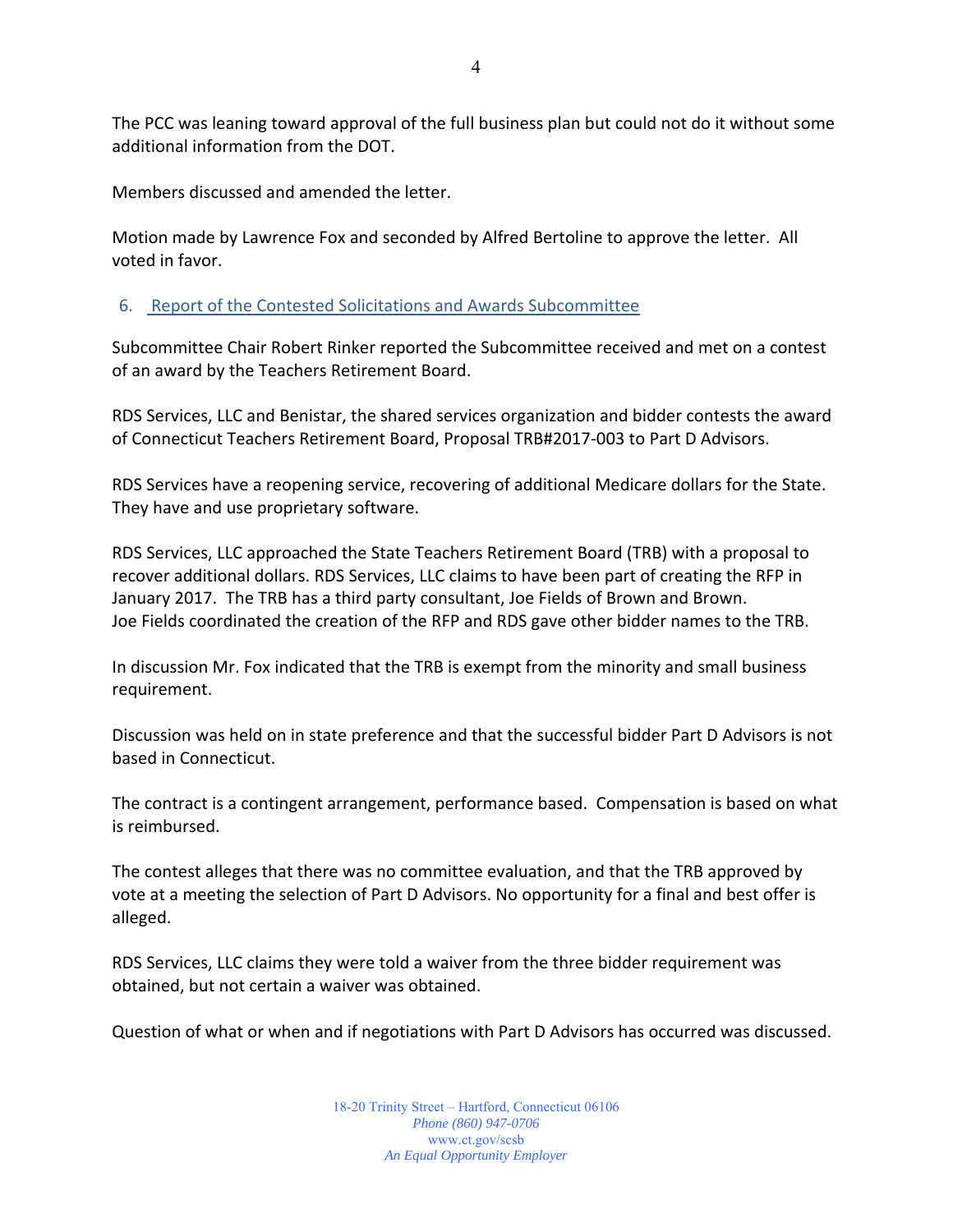The Subcommittee has sent a letter to the State Teachers Retirement Board asking for the responses to the RFP, asking whether a bidder waiver was obtained and requesting a copy. The letter will also request an answer to whether they considered in‐state contractor preference and seek a response as to how the bid winner was selected.

The Subcommittee directed Executive Director David Guay, to have a conversation with the Board's Assistant Attorney General on the question of the appropriateness of contingent arrangements, at what point are negotiations ended and does the Board and Subcommittee have the authority to stay an award.

Chair Baio took the opportunity to appoint Bruce Buff to the CSB Section 4‐36 Contested Awards and Solicitations Subcommittee to fill the vacancy caused by the resignation from the Board or Roy Steiner.

#### 7. Work Group Reports

a. Report from Data Analysis Work Group

Data Analysis Work Group Chair Alfred Bertoline reviewed the progress the Work Group has made in reviewing the responses to their questionnaire on the 50 contracts. Chair Bertoline reported still some loose ends to tie up. He believes the Data Analysis Work is at the point to start focusing on the results and drafting a report to the Board.

#### b. Report from Audits Work Group

Chair Thomas Ahneman reported the Audits Work Group is auditing thirteen agencies and had received nine initial responses to the audit questionnaire. The Audit Work Group is going to be making a second inquiry to the remaining four. The Work Group is also going to communicate back to the nine with initial responses to let them know that the audit is still open and ongoing, that supplemental information may be requested, including the possibility of a request for an interview.

The Work Group discussed a more robust audit. Audit Work Group member Robert Rinker has been asked to create an audit report template.

The Work Group had been looking at a list of questions concerning the Connecticut Technical High Schools. Department of Administrative Services questions, policy questions and questions for the State Department of Education.

Chair Ahneman recommended that questions 4, 5, 6, and 14‐18 be sent to the State Department of Education

4. If we require three bids/quotes, how does one select three vendors to solicit such bids/quotes from with a list of 42 vendors?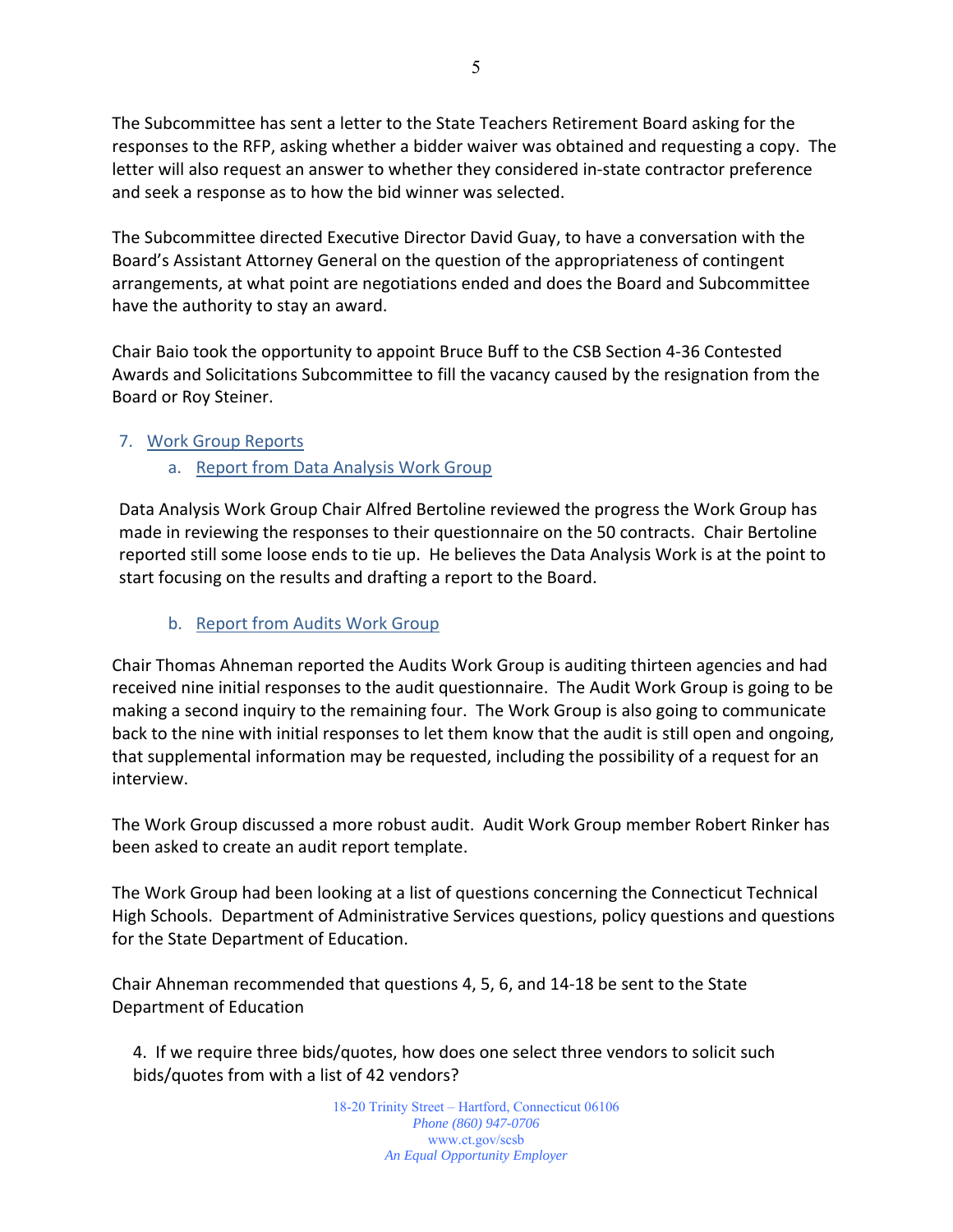- 5. How does one prepare a scope of work that is to be bid upon or quoted?
- 6. How does one publicize the bid/quote?
- 14. Who approves of the payment of the invoices?
- 15. In an agency with a Commissioner, he or she and/or his or her designee has final authority on contracts? Should this continue?
- 16. Is it appropriate in an agency that has the Agency head reporting to a Board to have that authority without the approval of said Board? Should there be threshold amount requiring approval of the Board?
- 17. What are the internal controls an Agency has for this type of procurement? What should the internal controls be for this type of procurement?
- 18. How or when does an Agency conduct either a cost benefit analysis or cost effectiveness evaluation for professional services?

With the remaining questions should be brought to the Board to discuss and opine on them. Executive Director Guay was directed to place them on the Board's next meeting agenda.

- 1. Is it appropriate to have professional services under a Master Contract with 42 vendors?
- 2. Is it appropriate of have a broad category for services under a Master Contract such as media, marketing and public relations?
- 3. Is it appropriate to **encourage** three bids/quotes, but not to require three bids/quotes?
- 4. How would the public/taxpayers know about such contracts?
- 5. Is it appropriate to only submit purchase orders for payment of vendor for professional services under a Master Contract?
- 6. Should such professional services contracts require legal approval by the Agency and review for form by the Attorney General's Office?
- 7. Should such contracts reference the Master Contract and its requirements?
- 8. Are letters of agreements an appropriate way to enter into a contract for professional service under a Master Contract?
- 9. Is it appropriate to enter into a monthly retainer agreement with a vendor when the Master Contract calls for payment on an hourly basis based upon the type of service rendered?
- 10. Who should have to approve of retainer agreement in lieu of payment for hourly services as provided for under the Master Contract?

#### 19. Other business

Reminder that Executive Director Guay will be reaching out early to determine everyone's availability for the next meeting.